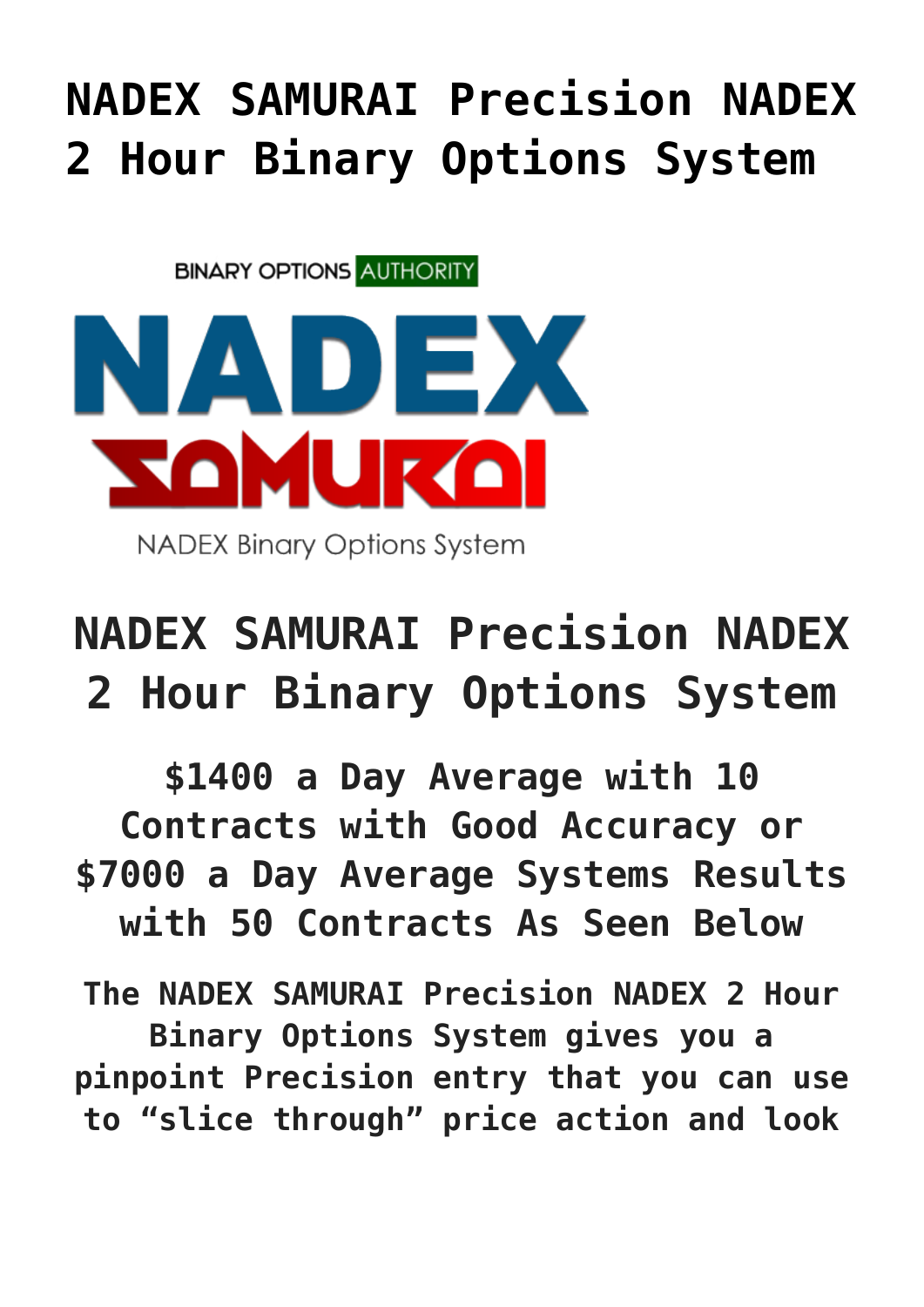## **to capture trend momentum riding up the NADEX chain for potentially great, very great returns.**



**BINARY OPTIONS AUTHORITY** 



**NADEX Binary Options System** 

I can see it already… Binary options Traders are gravitating to the shorter and shorter and shorter binary options NADEX. They just have to master the 5 minute binary option.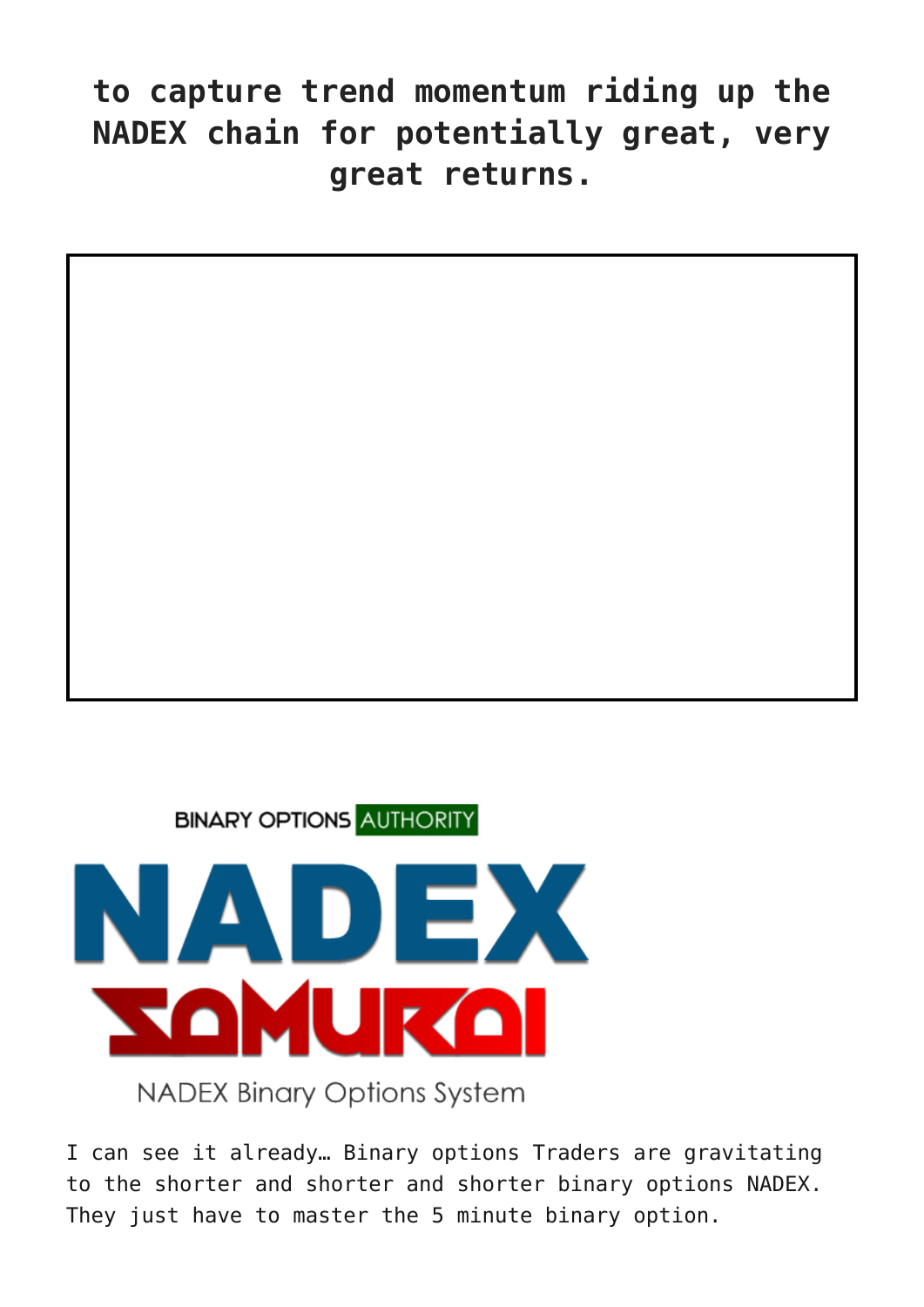Look I'm telling you it's a lot easier to trade the two hour binary option. And no you don't have to wait in the trade for 2 hours! You can trade the two-hour binary in a a few minutes if the momentum give you the profits!

Some of you are on a wild goose chase looking to trade shorter and shorter time frames. You simply don't need to do that whereas the 5 minute binary options at NADEX is more difficult to trade vs. the traditional 5 minute binary. Also you can have as many two-hour NADEX binary options positions as you want. All you need to do is pair each entry with a momentum trigger and then when you get your profits, cash out!

Another group of folks simply does not understand NADEX . You need to get our [NADEX 101](https://binaryoptionsauthority.com/binary-options-authority/binary-option-courses/learn-nadex/nadex-101/) course badly. Some are stuck on the notion and that they have to expire the binary option. It gives them maybe more of a sense of " rolling the dice" maybe. Well most of those traders who Focus only on expiration still watch your computer screen with their eyes glued to see whether they won or not so if you're going to stare at your computer screen you might as well go take your profits when you can and you can do so with the NADEX 2 hour binary option!

## **Performance Results Sample**

Here we play At the Money Binaries which are really more like near the money. Here are the systems results from the system entry trigger below to expiration. We trade these 2 hour binaries based on a 1 hour overlapping cycle.

Here the ATM binary is represented as 50 you win 50 to lose in a 1:1 risk reward ratio, which is still much better than the 70/100 or 80/100 risk to reward ratio at traditional binary options brokers.

|  | <b>GBPUSD</b> |  |  |  |  | つじ                               |
|--|---------------|--|--|--|--|----------------------------------|
|  |               |  |  |  |  | Contract   Contracts   Contracts |